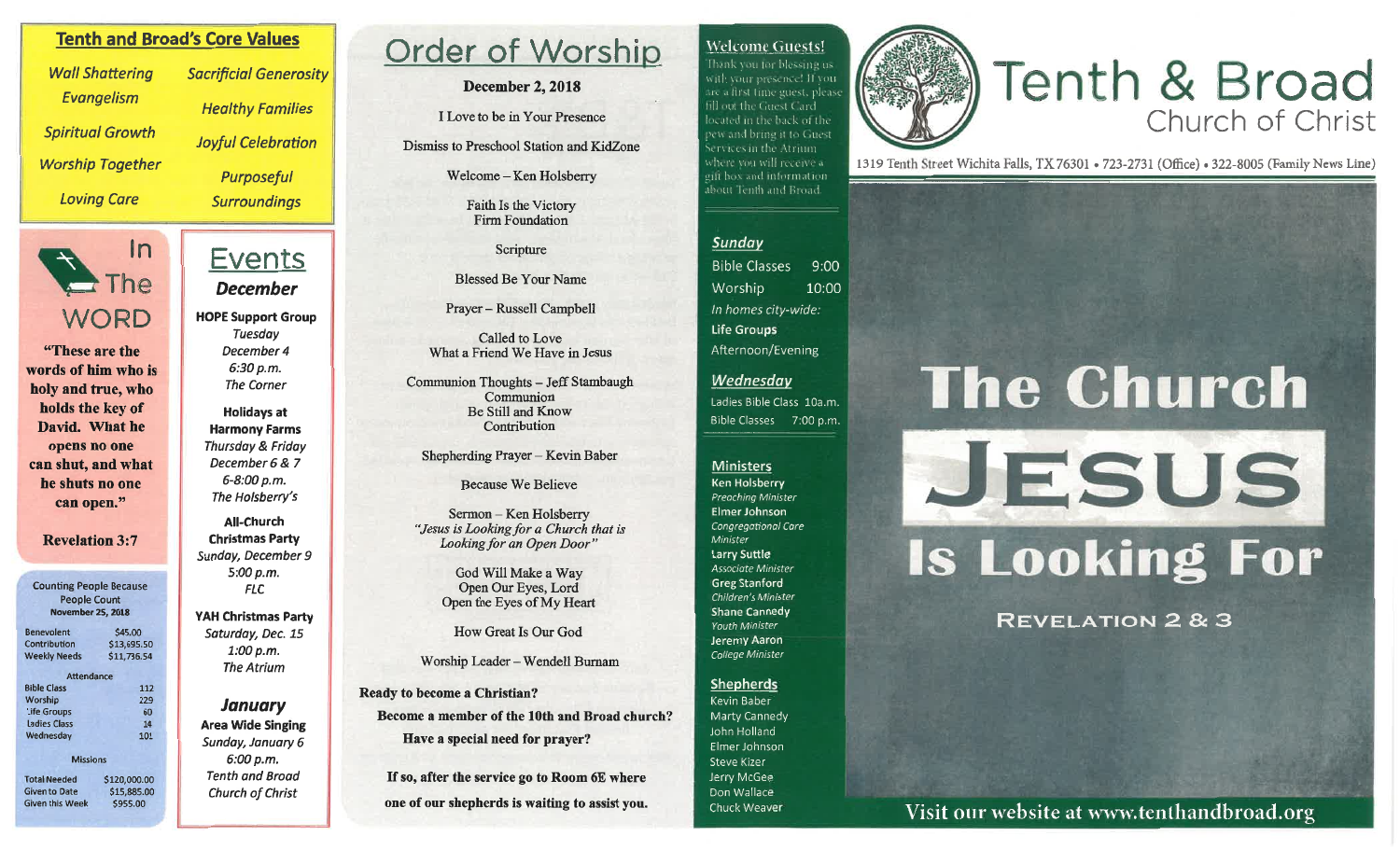#### **Donation of Sheets and Blankets**

**Faith Village Church of Christ is collecting NEW QUEEN SIZE sheets and blankets to distribute to those affected by the wildfires in Paradise, California.** 

#### **Special Contribution**

**Next Sunday, December 9th, Tenth and Broad will have a special contribution to send to those affected by the Paradis� wildfire and Hurricane Michael in Overstreet, Florida.** 

*Find all the details about these opportunities to give on the back of your bulletin insert.* 



**December is Tenth and Bread's month to conduct worship services at TCCC every Sunday at 2:00 p.m. This week Andrew Toney will be speaking and Joe Mariotti will lead singing. The Wednesday morning ladies class will be** 

**distributing gifts at this time to the residents. All members are encouraged to attend.** 

#### **"Holidays at Harmony Farms"**

**will be this Thursday and Friday, December 6 & 7 from 6-8:00 p.m. at the Holsberry's! This is a come and go open house where you can enjoy holiday treats and have fun with T&B friends and family. So make plans now to come out one of these evenings!** *A van will be leaving from the building on Thursday evening at 6:00 p.m. to go out to the Holsberry's. Please let the church office know by Wednesday if you plan to ride the van.* 

**The All-Church Christmas Party is next Sunday evening at 5:00 p.m.! All Life Groups are working hard to prepare the evening's entertainment. Each family is asked to bring ONE finger food, enough for themselves and to share. Remember,** *dessert and drinks will be provided.* **Also, we will be collecting socks and underwear for students at our adopted school, Southern Hills Elementary, that evening. AND ... special guests from the North Pole are scheduled to appear!** 

**Directory Update: Paul and Sandi Brown have a new email address.** 

*Attendance Cards: Please fill out your attendance cards (visitors and members) when services begin this morning, and put them in the contribution plates as they are passed.* 



**For Kids Today: Preschool Station, our 2-PreK children's church and Kid Zone, our K-4th grade children's church will be dismissed during the first part of this morning's service. Parents are asked to pick up their preschooler in the Chapel after services.** 

**MAGI Boxes: There are just a few MAGI Boxes left. Boxes need to be returned by December 9.** 

**Winter Quarter: Today begins the new quarter in our Children's Bible classes. We'd love to see your child join us on Sunday mornings and Wednesday nights.**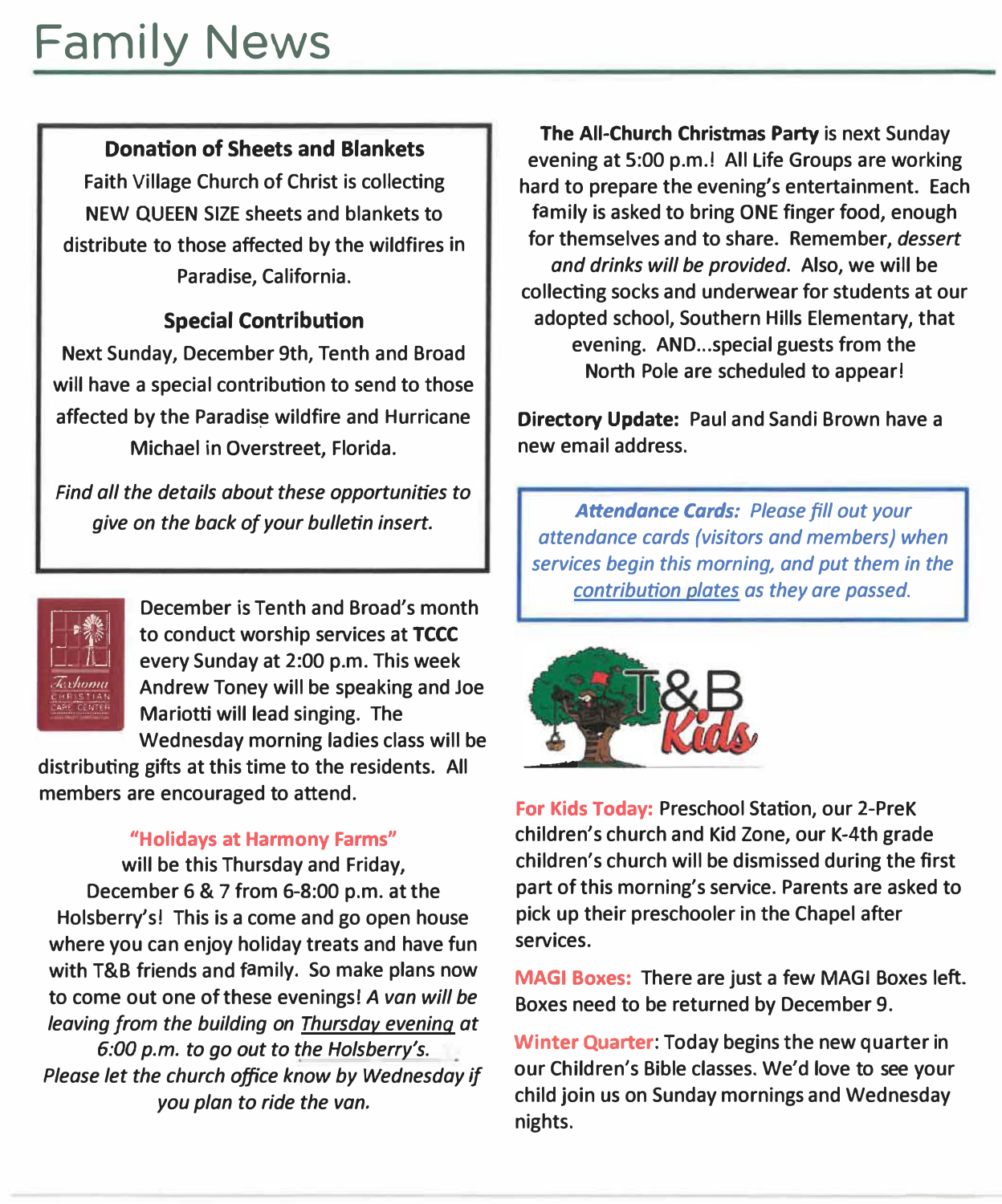

Youth Christmas Party: We will celebrate our youth Christmas party tonight from 5:30-7:30 p.m. in the Atrium. Each person needs to bring either a finger food or a dessert. Also each person needs to bring a wrapped gift of no more than a \$10 value for the tree game.

Wednesday night: We will meet in the youth building this Wednesday, December 5, for a time of worship and looking at what it means to follow Jesus. Hope to see you there!

Winterfest: On January 18-20, we will travel to Arlington, Texas for Winterfest, a large youth gathering filled with uplifting worship, encouraging speakers, and fun entertainment. Cost is \$80 per person plus the cost of three meals. Sign up in the youth room. Adult sponsors needed.



Join us tonight at 6:00 p.m. for our last Sunday Supper of the year! We are very thankful for our Life Groups who have hosted this meal for our students.

We meet every Wednesday night at 8:00p.m. for our devotional time together.



# Winter Quarter Schedule

## **Sunday Morning Classes**

"Peter, Learning To Be Like Jesus""

Young Adults in FLC 6E Jeremy Aaron, teacher

30's-50's in FLC 3W David Dold, teacher

50's Upwards in FLC 1W Chuck Weaver, teacher

"Altar Ego: Becoming Who God Says You Are" All Ages and Guests in FLC 4-5E Chad Nelson, teacher

## **Wednesday Evening Equipping Classes**

"Imitating the Faith of Jesus"-FLC 1W Jim Cummings, teacher

"Praying For Your Children"-FLC 6E Ruth Kizer, teacher

> "Marriage Made New" Video Series-FLC 4-5E Elmer Johnson, facilitator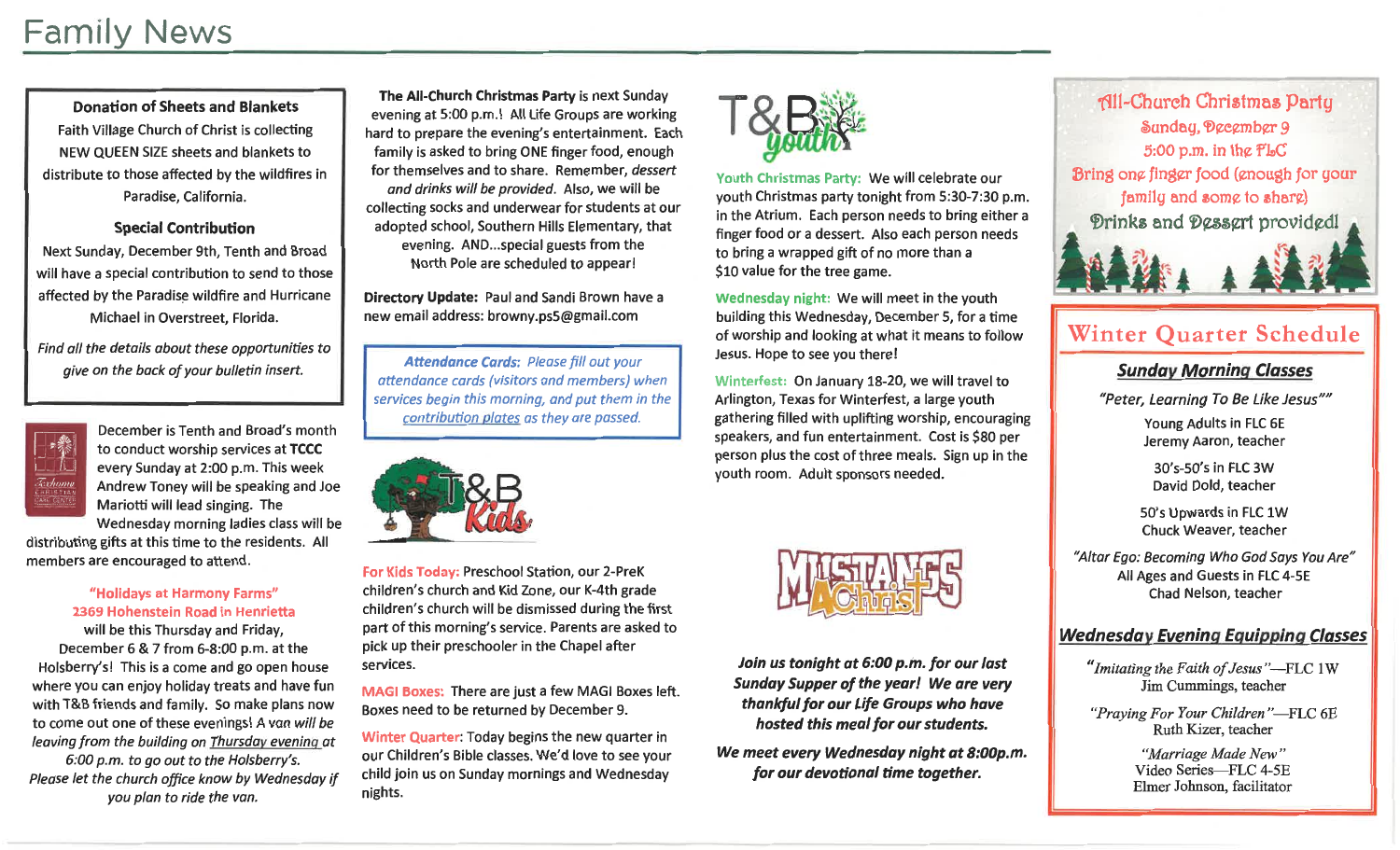#### **Tenth and Broad's Core Values**

**Wall Shattering** Evangelism **Spiritual Growth Worship Together Loving Care** 



"These are the words of him who is holy and true, who holds the key of David. What he opens no one can shut, and what he shuts no one can open."

#### **Revelation 3:7**

**Counting People Because People Count November 25, 2018** 

| <b>Benevolent</b>   | \$45.00     |
|---------------------|-------------|
| Contribution        | \$13,695.50 |
| <b>Weekly Needs</b> | \$11,736.54 |
| <b>Attendance</b>   |             |
| <b>Bible Class</b>  | 112         |
| Worship             | 229         |
| <b>Life Groups</b>  | 60          |
| <b>Ladies Class</b> | 14          |
| Wednesday           | 101         |
| <b>Missions</b>     |             |
|                     |             |

**Total Needed** \$120,000.00 **Given to Date** \$15,885.00 **Given this Week** \$955.00

**Sacrificial Generosity Healthy Families Joyful Celebration** Purposeful **Surroundings** 

# Events **December**

**HOPE Support Group** Tuesday December 4 6:30 p.m. **The Corner** 

**Holidays at Harmony Farms** Thursday & Friday December 6 & 7 6-8:00 p.m. The Holsberry's

**All-Church Christmas Party** Sunday, December 9 5:00 p.m. **FLC** 

**YAH Christmas Party** Saturday, Dec. 15  $1:00 p.m.$ **The Atrium** 

**January Area Wide Singing** Sunday, January 6  $6:00 p.m.$ **Tenth and Broad Church of Christ** 

# Order of Worship

**December 2, 2018** 

I Love to be in Your Presence

Dismiss to Preschool Station and KidZone

Welcome - Ken Holsberry

Faith Is the Victory Firm Foundation

Scripture

**Blessed Be Your Name** 

Prayer – Russell Campbell

Called to Love What a Friend We Have in Jesus

Communion Thoughts - Jeff Stambaugh Communion Be Still and Know Contribution

Shepherding Prayer - Kevin Baber

**Because We Believe** 

Sermon - Ken Holsberry "Jesus is Looking for a Church that is Looking for an Open Door"

> God Will Make a Way Open Our Eyes, Lord Open the Eyes of My Heart

How Great Is Our God

Worship Leader - Wendell Burnam

**Ready to become a Christian?** Become a member of the 10th and Broad church? Have a special need for prayer?

If so, after the service go to Room 6E where one of our shepherds is waiting to assist you.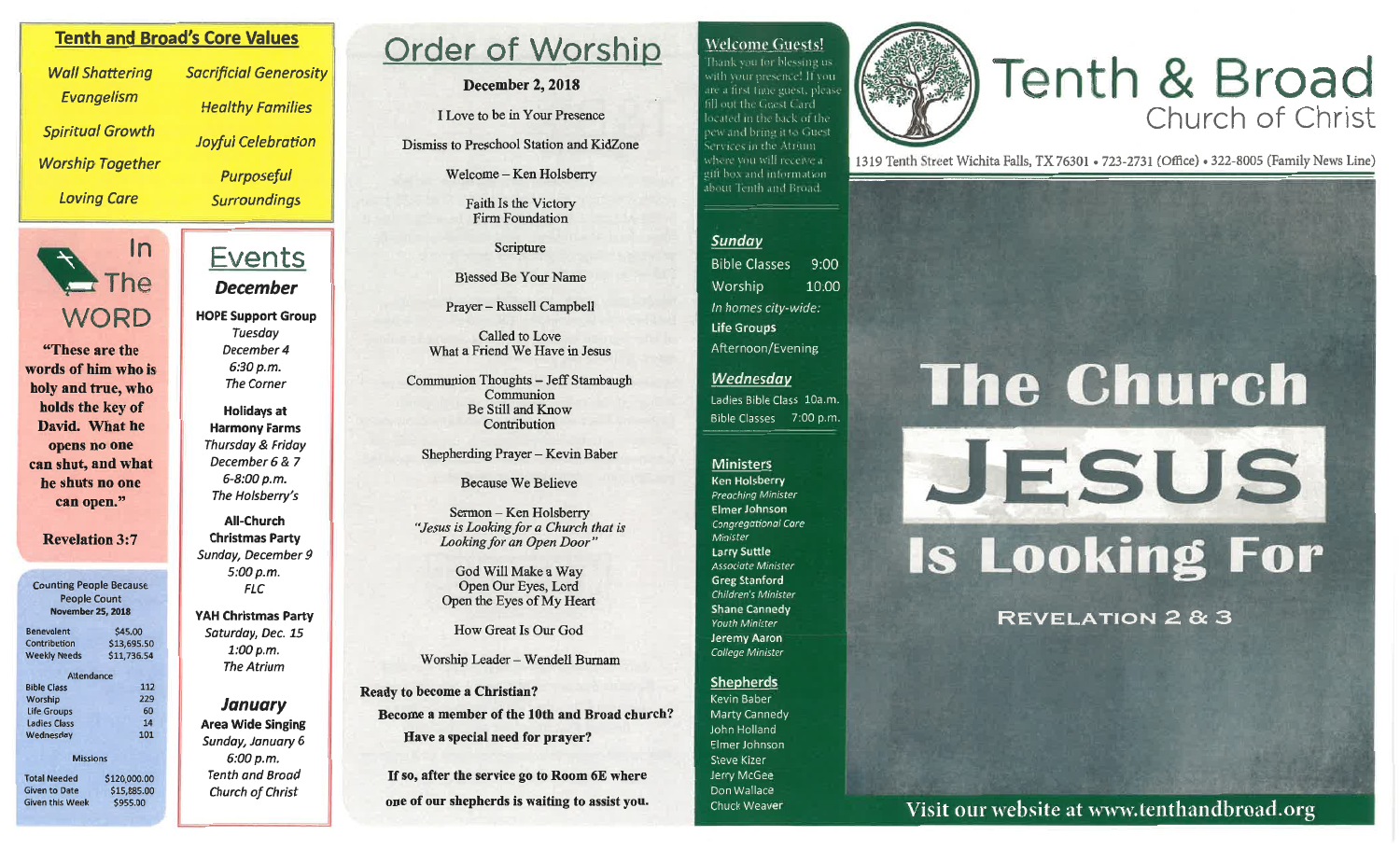# THE CHURCH JESUS IS LOOKING FOR Jesus is Looking for a Church that is Looking for an Open Door Revelation 3:7-13 - Philadelphia

| "I love Jesus but I don't want ___________________ to do with the                                                                           |
|---------------------------------------------------------------------------------------------------------------------------------------------|
|                                                                                                                                             |
| The church is the ______________________ to the mission of Christ in the                                                                    |
|                                                                                                                                             |
| Satan loves to proclaim the irrelevancy of the church because he<br>knows that through the church he is being made                          |
|                                                                                                                                             |
| The church in Philadelphia had little _______________, yet they did<br>King the contract of the property of the contract of                 |
|                                                                                                                                             |
| They did not deny Jesus' name - Faithful <b>They</b> did not deny Jesus' name - Faithful                                                    |
|                                                                                                                                             |
| Jesus has the key and opens doors if we have the<br>to see them and the <b>the contract of the seed of the contract of the second to go</b> |
| <b>PAUL AND OPEN DOORS</b>                                                                                                                  |
| <b>Contract Andrew</b>                                                                                                                      |
| The faith that makes ________________________ in the end is the kind of faith                                                               |
|                                                                                                                                             |

 $To$ <sub>---</sub>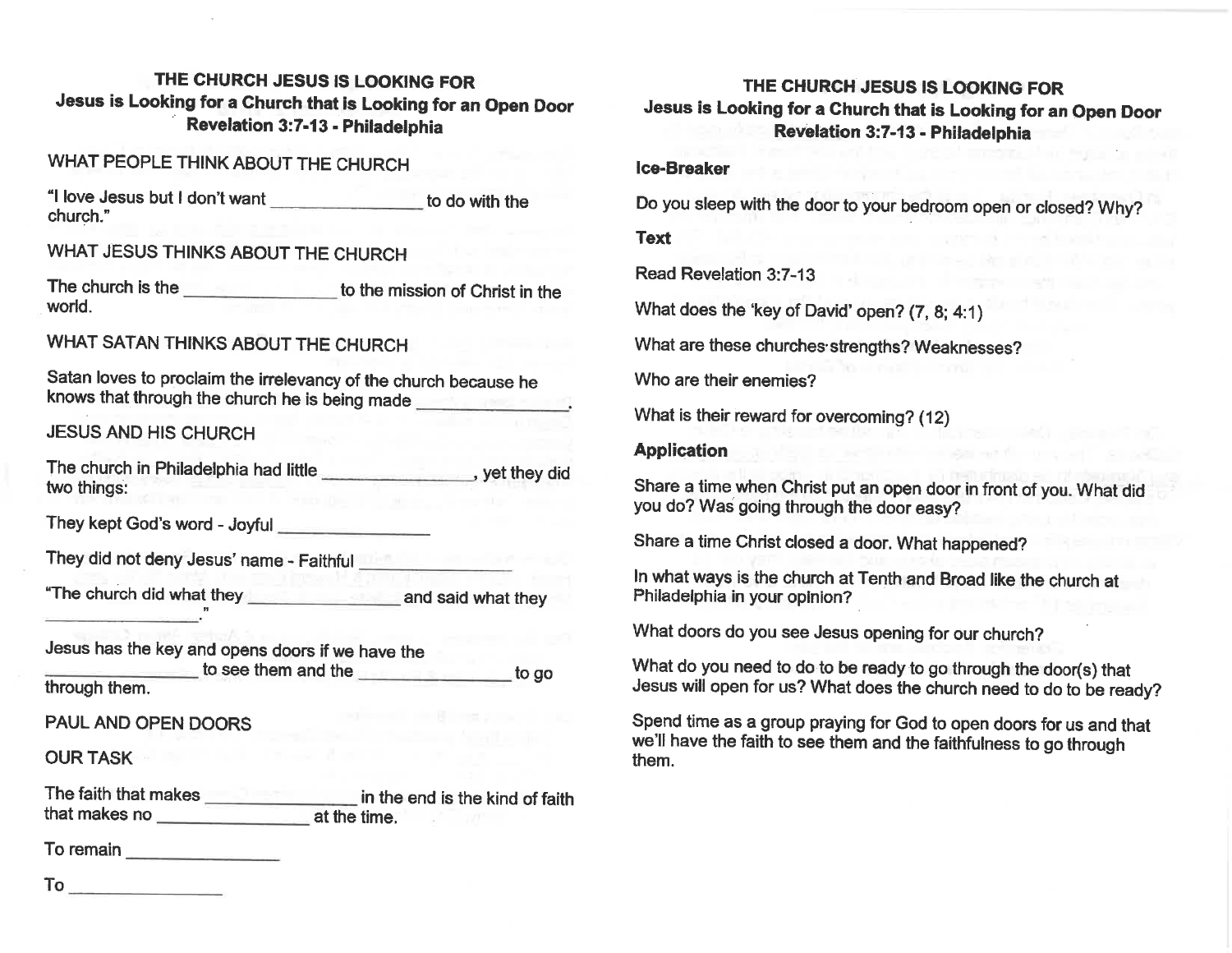#### THE CHURCH JESUS IS LOOKING FOR Jesus is Looking for a Church that is Looking for an Open Door Revelation 3:7-13 - Philadelphia

#### **Ice-Breaker**

Do you sleep with the door to your bedroom open or closed? Why?

#### **Text**

**Read Revelation 3:7-13** 

What does the 'key of David' open? (7, 8; 4:1)

What are these churches strengths? Weaknesses?

Who are their enemies?

What is their reward for overcoming? (12)

#### **Application**

Share a time when Christ put an open door in front of you. What did you do? Was going through the door easy?

Share a time Christ closed a door. What happened?

In what ways is the church at Tenth and Broad like the church at Philadelphia in your opinion?

What doors do you see Jesus opening for our church?

What do you need to do to be ready to go through the door(s) that Jesus will open for us? What does the church need to do to be ready?

Spend time as a group praying for God to open doors for us and that we'll have the faith to see them and the faithfulness to go through them.